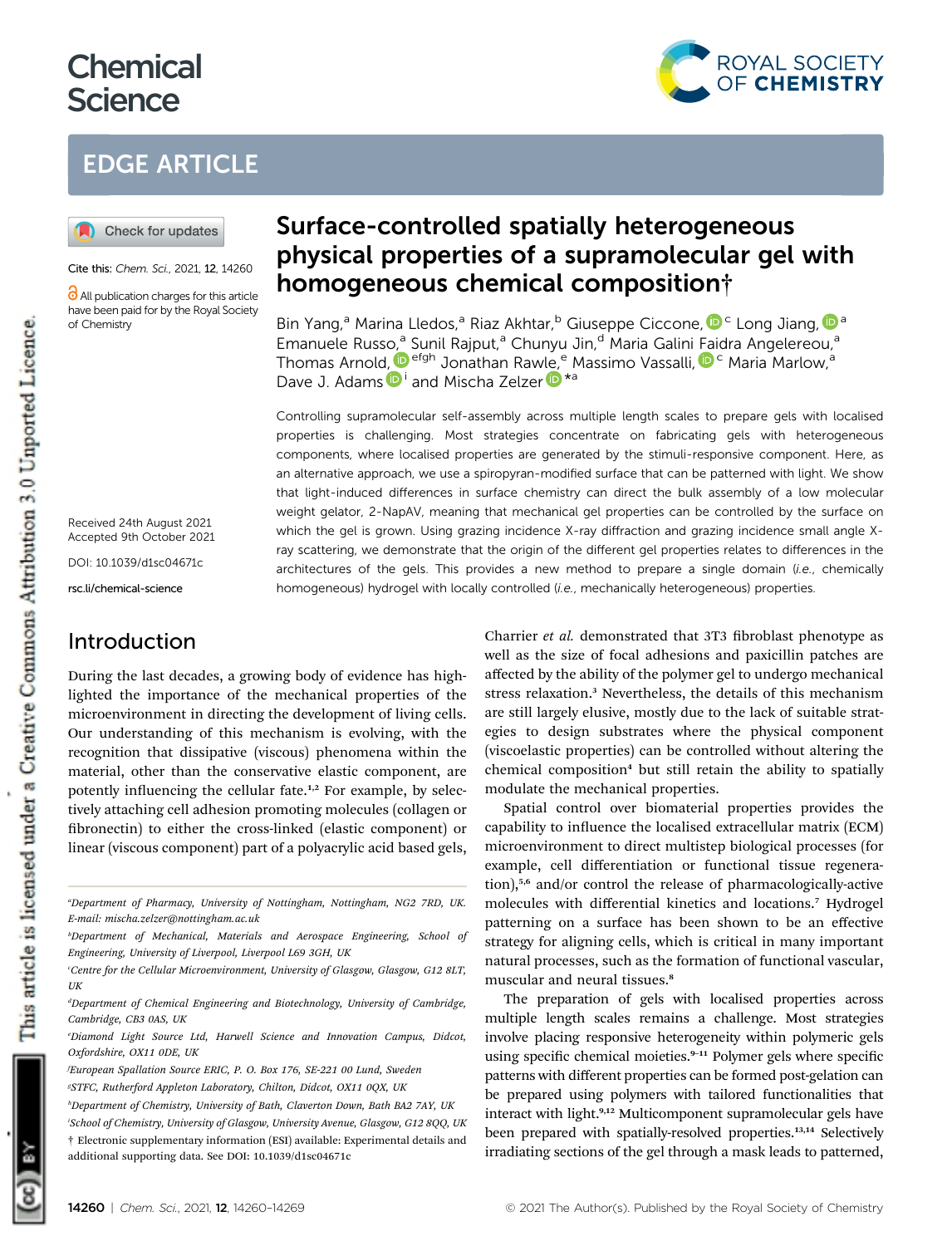multicomponent networks. Recently, the addition of hyaluronic acid to an enzyme triggered peptide-based gelator was shown to result in different mechanical properties of the hydrogel.<sup>15</sup>

With these strategies, the mechanical properties of a supramolecular gel can be modulated by altering the chemical composition of the gel. However, this couples chemical and physical properties such that both aspects change if one needs to be adjusted. This is non-ideal in situations such as the design of cell culture supports where the same chemistry but different mechanical properties are required in the material to maintain biological compatibility and function of the chemical properties but match mechanical properties of materials with that of different tissues. There are currently no reports on preparing supramolecular hydrogels with controlled differential physical properties using a single component that would address this challenge.

Surfaces can play the role of a 'seed layer' that can initiate localised supramolecular hydrogelation.<sup>16,17</sup> Several factors have been used to initiate supramolecular hydrogels exclusively near a surface,<sup>18</sup> including electrostatic interactions,<sup>19</sup> hydrophobicity/hydrophilicity,<sup>20</sup> grafted gelators,<sup>21</sup> pH,<sup>22</sup> and enzymatic catalysis.<sup>23</sup>–<sup>25</sup> Hydrogel patterning in 3D has been reported using urease immobilised on nanoparticles.<sup>26</sup> Recently, surface topography has been used to fabricate a hydrogel with surface micro-features that can guide the orientation and shape of stem cells.<sup>8</sup> Electrochemical-driven pH changes can also be used to prepare a spatially- and temporally-resolved multi-component gel at an electrode surface.<sup>27</sup> The ability of surfaces to influence mechanical properties of supramolecular gels was demonstrated in principle;<sup>20</sup> however, surface-initiated gel patterning has not yet been reported.

Here, we show that photo-patterned surfaces can be used to direct the bulk assembly of supramolecular hydrogels and thus produce gel films with different strengths of their viscous component while maintaining the same chemical composition (Fig. 1). The surface chemistry controls the self-assembly processes in the gels, leading to bulk gels with different properties. Surface-directed self-assembled structures can have a predictable impact on the mechanical properties of the final hydrogel. Our methodology allows hydrogels to be prepared with uniform chemistry but spatially-controlled variation in structure and mechanical properties.

### Results and discussion

#### Preparation and switching of spiropyran surfaces

Spiropyran (SP) derivatives spontaneously isomerize to the open isomer merocyanine (MC) in response to UV radiation. The two isomers have very different physico-chemical properties in terms of charge, structure,  $pK_a$ , and affinity to different chemical species.<sup>28</sup> We modified a surface with a carboxyl-modified SP derivative (SP–COOH) (Fig. S1 and S2†), covalently immobilized to a silicon wafer surface via a (3-aminopropyl)trimethoxysilane (APTMS) linker (Fig. S4†).

Surface modification was confirmed using water contact angle (WCA) measurements (Fig. S4†) and Time-of-Flight Secondary Ion Mass Spectrometry (ToF-SIMS) (Fig. S5–S8†).

The WCA of 4.7°  $\pm$  0.7° on cleaned silicon increased to 60.8°  $\pm$ 4.8 $^{\circ}$  and 90.2 $^{\circ}$   $\pm$  5.4 $^{\circ}$  after reaction with APTMS and SP–COOH, respectively. ToF-SIMS spectra of these surfaces displayed a series of ions indicative of silicon  $(m/z\;59.97,SiO_2^-)$ , nitrogen containing compounds, i.e. APTMS and SP–COOH (m/z 26.0,  $CN^{-}$ ), and the spiropyran molecule (*m*/z 307.1,  $C_{18}H_{15}N_2O_3^{-}$ ). The reduction in  $SiO_2^-$  and concomitant increase in  $CN^$ normalized ion intensities after APTMS treatment indicates attachment of APTMS on the surface, while the appearance of the  $C_{18}H_{15}N_2O_3^-$  ion on the SP surface confirms immobilization of SP–COOH (Fig. S8†).

Switching from the SP to the MC form of SP–COOH on the surface by irradiation with UV light gave the sample a faint purple colour as previously reported.<sup>28</sup> The transition also resulted in a change of the WCA from 90.2°  $\pm$  5.4° to 71.1°  $\pm$  $6.0^\circ$  (Fig. S4†), in line with previous data.<sup>28</sup>

In the ToF-SIMS spectra, the SP to MC transition results in a significant increase of the normalized ion intensities of the fragments at  $m/z = 137.0$   $(C_6H_3NO_3^-)$  and  $m/z = 150.0$  $(C_7H_4NO_3^-)$  (the latter is shown in detail in Fig. S8†). The opening of the chromene moiety after UV irradiation facilitates the generation of these fragments by cleavage at either the C–C or  $C=C$  bond between the two aromatic ring structures of merocyanine on the MC surface compared to the SP surface. The presence of a low-intensity signal of the  $\text{C}_7\text{H}_4\text{NO}_3^-$  ion on the SP surface matches with the expectation that neither the SP nor the MC conversion is fully quantitative.<sup>28</sup> Nonetheless, together the WCA and the ToF-SIMS data show that UV light induces the transition from SP to MC at the surface.

#### Surface chemistry affects mechanical hydrogel properties

To investigate if the chemical differences between the SP and MC surfaces affect the properties of a self-assembled material, we prepared gels from a supramolecular gelator on both surfaces. 2-NapAV (Fig. 1) is a well-studied low molecular weight gelator with a pH-responsive sol-gel transition.<sup>29</sup> At high pH, the terminal carboxylic acid is deprotonated and free-flowing solutions are formed. Gelation occurs when the pH is decreased, protonating the carboxylic acid group. To induce gelation, we use the hydrolysis of glucono-δ-lactone (GdL) to gluconic acid, which gives a slow, reproducible decrease in pH.<sup>30</sup> This pH decrease is sufficiently slow so that there is time to transfer the solution to the surfaces before gelation has proceeded too far to present handling issues or introduce handling related artefacts in the gel structure.

The morphology of the fibres formed after gelation and the mechanical properties of the gel after drying were obtained from atomic force microscopy (AFM) measurements. Fig. S9a† shows the predominant presence of thick aggregates and twisted structures for the gel formed on the SP surface. In contrast, gels formed on the MC surface showed the presence of long fibre bundles with a width of about 50 nm (Fig.  $S9b\dagger$ ), which could result from fibre alignment induced by drying.

The relative mechanical properties (Young's modulus, E) of dried gels obtained on the two surfaces were measured with AFM-based nanoindentation (see ESI Section 6† for details). The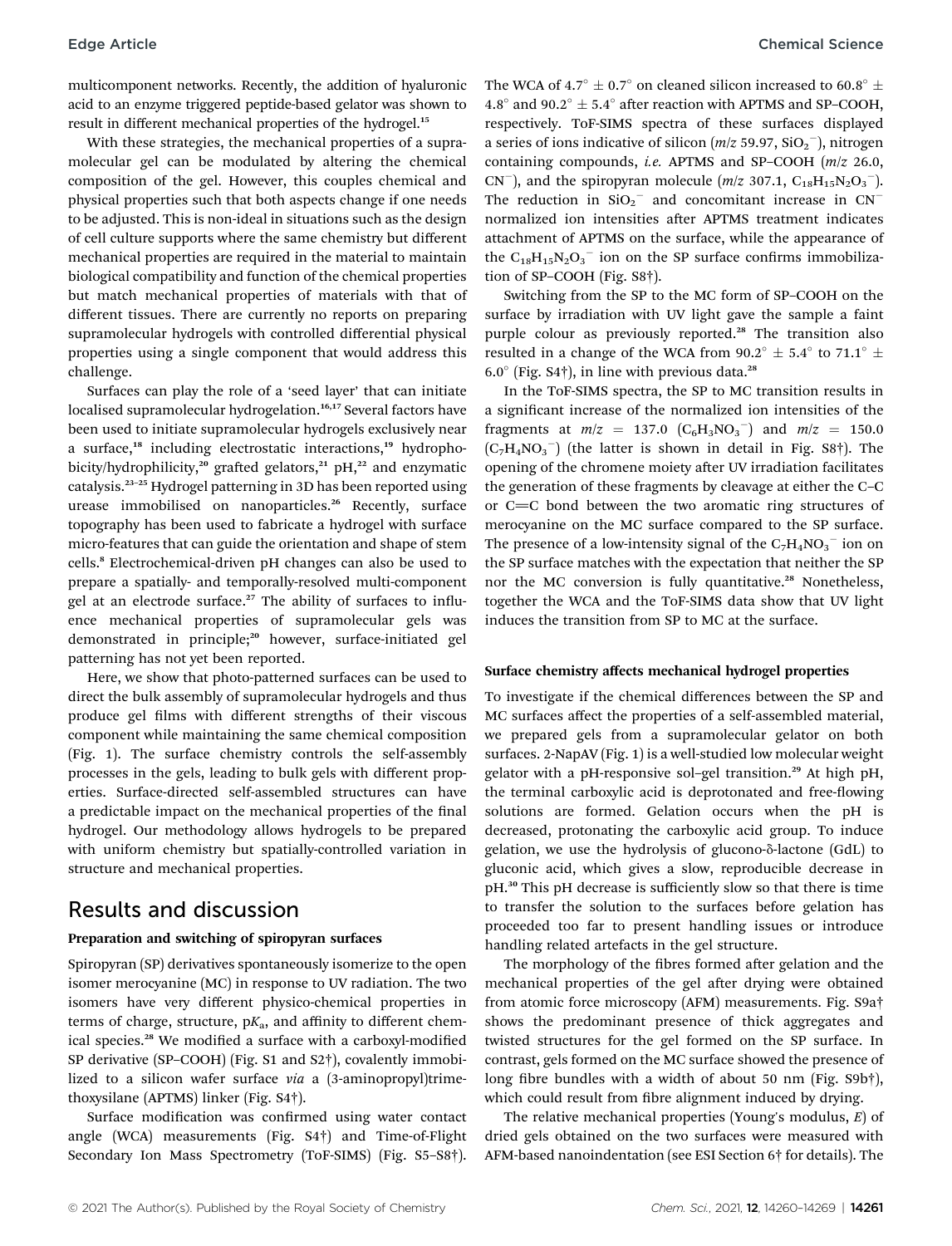

Fig. 1 Surface-directed spatial control over supramolecular self-assembly. A surface modified with spiropyran is patterned with light to present both the open (MC) and closed (SP) forms of the molecule. Fibres formed from the gelator 2-NapAV arrange differently on the SP and MC sides of the patterned surface, forming a chemically homogenous but mechanically heterogeneous gel surface.

influence of the substrate was ruled out by measuring and comparing the Young's modulus at different indentation depths before settling on a constant indentation depth for the experiment. The Young's moduli measured on both samples span a range of 10–750 MPa but show distinctly different distributions on the SP and the MC surfaces (Fig. S9c†). For gels formed on the SP surface, the peak modulus is just below 400 MPa. On the MC surface, the distribution appears bimodal, with a smaller population displaying a peak modulus similar to that observed on the SP sample and a larger population with a significantly lower peak modulus (approximately 50 MPa).

In contrast, the Young's modulus on hydrated samples, measured by nanoindentation (using the Optics11 system, see ESI, Section 7† for details), displayed similar distributions of  $E$ for the gel on both the SP and the MC surface and the mean  ${\cal E}$ were not statistically significantly different (Fig. 2a and b). Even though the tip radius, and hence the contact area, is different for the AFM  $(R = 8 \text{ nm})$  and nanoindentation  $(R = 22 \text{ µm})$ measurements, and the exact values for  $E$  are not directly comparable, the distribution of the measured Young's moduli measured and the behaviour of the elastic and viscous components are clearly different in the dry and hydrated gel state. This indicates that while  $E$  is affected by the nature of the material surface when the gel is dry, the hydrated 2-NapAV gel does not display surface chemistry dependent E. The differences in mechanical properties in the wet and dry state of the 2- NapAV gel observed here are consistent with a previous study that reported different morphologies of this and other related gelators in the wet and dry state.<sup>31</sup> While the present data demonstrates an intriguing surface-dependent influence on gel drying, to be relevant for subsequent applications of the hydrogel, differences in mechanical gel properties should, of course, pertain to the native, hydrated state of the gel.

To investigate if the SP and MC surfaces affect mechanical properties of gels that remain hydrated, we performed dynamic (oscillatory) nanoindentation experiments (using the Optics11 system) to probe both the storage  $(G')$  and loss modulus  $(G'')$  of the hydrated 2-NapAV gel on the SP and MC surfaces (Fig. 2c and d). On the hydrated gel, the  $G'$  of the gel was not different on the two surfaces, indicating that elasticity of the hydrated gel is not affected by the substrate surface chemistry (Fig. 2a and b). In contrast,  $G''$  did show a statistically significant difference, indicating that the underlying surface chemistry affects the hydrogels' viscosity.

As mechanical characterisation of gel films is challenging and requires adaptation of the analytical approach to the nature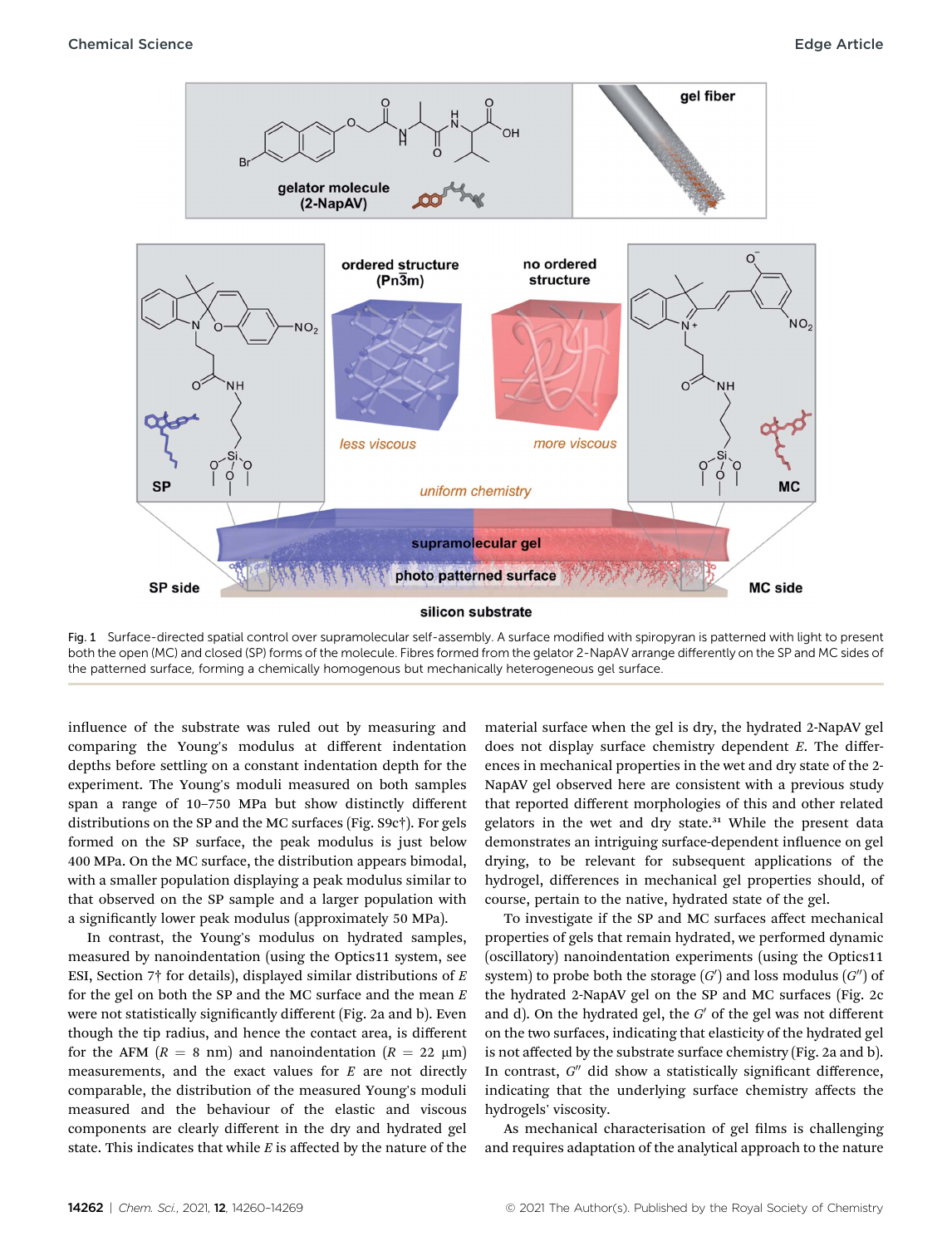

Fig. 2 The same gelator forms gels with different mechanical properties on different surfaces. (a) Distribution of Young's modulus values (E) of hydrated 2-NapAV gels formed on an SP and an MC surface probed by nanoindentation (Optics11 system with a spherical tip radius of 22 µm). (b) The mean E of the hydrated gels on the SP and MC surfaces is not statistically significantly different (outliers removed using the ROUT method with Q = 1%, one tailed unpaired t-test,  $p = 0.2892$ ,  $n = 2$  for SP and  $n = 3$  for MC). (c) The shear storage modulus (G<sup>I</sup>, converted from E<sup>I</sup>) of the gels prepared on SP and MC surfaces is not affected by surface chemistry (outliers removed using the ROUT method with  $Q = 1\%$ , one tailed unpaired Mann–Whitney test,  $p = 0.2582$ ,  $n = 1$  for SP and  $n = 1$  for MC), corroborating that hydrogels' elasticity is not modified by surface chemistry. (d) The shear loss modulus ( $G^{\parallel}$ , converted from  $E^{\parallel}$ ) of the gels prepared on SP and MC surfaces is affected by surface chemistry (outliers removed using the ROUT method with  $Q = 1\%$ , one tailed unpaired Mann–Whitney test,  $p = 0.0420$ ,  $n = 1$  for SP and  $n = 1$  for MC). (e) The difference in  $G^{\parallel}$  results in a statistically significant difference in tan( $\delta$ )  $=G^{\parallel}/G^{\parallel}$  (outliers removed using the ROUT method with  $Q=1$ %, one tailed unpaired Mann–Whitney test,  $p = 0.0454$ ,  $n = 1$  for SP and  $n = 1$  for MC).

of the sample, we will subsequently express the relationship between  $G'$  and  $G''$  through the loss factor tan( $\delta$ ). In fact, while  $G^{\prime}$  and  $G^{\prime\prime}$  are affected by the technique used to probe them, the loss factor, defined as the ratio between  $G''$  and  $G'$ , is independent of the magnitude of  $G'$  and  $G''$  and independent of the contact area.<sup>32</sup> Small tan( $\delta$ ) values indicate a more elastic behaviour whereas large  $tan(\delta)$  values are obtained from more viscous samples. The tan $(\delta)$  values from hydrated 2-NapAV gel on the SP and MC surfaces parametrise the differences in the mechanical properties of the gel films (Fig. 2e) in a manner that allows comparison across techniques, but it must be emphasised that, for the 2-NapAV gel films, these differences are associated with the viscous component  $(G'')$  of the material.

#### Patterned surface chemistry leads to chemically homogenous but mechanically heterogeneous hydrogel films

As our surface design strategy allows spatial patterning of a single surface using light, we explored the ability to use

a chemically patterned surface to create a single domain gel film with uniform chemical and heterogeneous mechanical properties. An SP surface was initially formed, and then irradiated selectively, with one half of the sample exposed to UV light (365 nm) and the other half exposed to white light (300–600 nm) simultaneously to drive predominant formation of the MC and SP forms of SP–COOH, respectively (Fig. S11†). The difference of the wettability on the two sides of the resulting surface (Fig. 3a) indicates successful surface photo-patterning.

The chemical patterning of the SP-COOH modified surface was visualized by ToF-SIMS imaging. The surface distribution of an ion indicative of SP–COOH  $\left(C_{18}H_{15}N_2O_3\right)$ , from both the SP and the MC forms, and an ion indicative of the MC form  $(C_7H_4NO_3^-)$  are shown in Fig. 3b and S12.† These images show a mostly uniform, but moderately patchy distribution of  $C_{18}H_{15}N_2O_3$ <sup>-</sup> over the surface, indicating good coverage of SP-COOH. The  $C_7H_4NO_3^-$  ion intensity was higher on the UV exposed side of the sample with a distinct transition between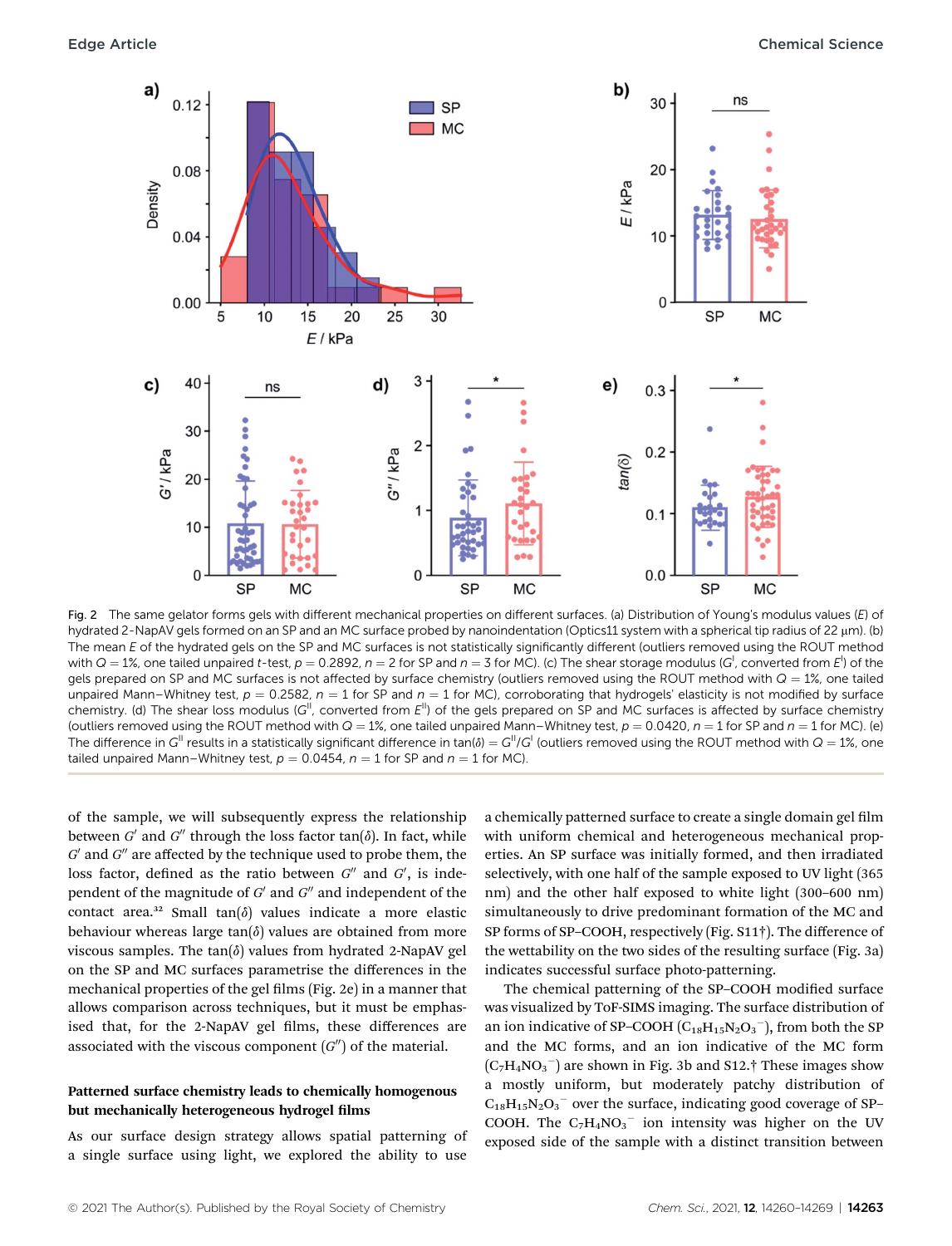

Fig. 3 Photo-patterning results in surfaces and gel films with different characteristics. (a) Image of 10 µL water droplets on the two different sides of the patterned surface showing different wettability. (b) Prevalence of the MC state on the surface after photo-patterning indicated by the normalized intensity of the MC related ion  $C_7H_4NO_3^-$  obtained by ToF-SIMS. (c) Chemical composition of the dry gel film formed on the patterned surface obtained by creating a ToF-SIMS image using a Nap related ion  $(m/z 143.0, C_{10}H<sub>7</sub>O<sup>-</sup>)$ . (d and e) Relative intensities of the MC (C<sub>7</sub>H<sub>4</sub>NO<sub>3</sub> $^-$ ) and Nap (C<sub>10</sub>H<sub>7</sub>O $^-$ ) related ions on the SP and MC sides of the patterned samples extracted from the data in (b) and (c). Values are reported as mean  $\pm$  standard deviation;  $n = 4$ ; the \* indicates statistically significant difference (2 sample t-test, DF = 3, p = 2.576  $\times$  10<sup>-4</sup>). (f) Oscillatory nanoindentation data for the patterned hydrogel in the wet state with a 100 µm spatial resolution. The inset shows an image of the hydrogel on the patterned surface. Nanoindentation was performed in the direction of the arrow across the centre of the hydrogel. Dashed lines indicate the interface region between the Vis (SP) and UV (MC) exposed parts of the sample.

the two sides (Fig. 3b). The intensity difference of the  $\mathrm{C_7H_4NO_3}^$ ion is statistically significant between the SP and MC sides (Fig. 3d), confirming spatially selective conversion of the surface into the SP and MC forms.

A gel was formed on this patterned surface in a large droplet (Fig.  $S13a$ ,  $ESI<sup>+</sup>$ ); this format reduces the influence of edge effects from the substrate on gel formation and provides the gel thickness and gel hydration required for the nanoindentation experiments performed in this work. The surface chemistry of the dry gel was analysed by ToF-SIMS, using the ion at  $m/z$  143.0  $(C_{10}H_7O^-)$  that originates from the naphthyl structure of the gelator as marker for the gel. This ion distribution was homogenous over the interface (Fig. 3c) and showed no statistically significant difference between the two sides (Fig. 3e). This confirms that after formation of the gel on the patterned SP–COOH surface occurs on both sides of the sample and, importantly, that the chemistry of the gel film is identical across the whole sample.

To investigate how the surface patterning affected the mechanical properties of the gel, the micro-mechanical behaviour of the (hydrated) hydrogels (Fig. S13, ESI† for the sample format) was probed using oscillatory nanoindentation with a 100  $\mu$ m flat punch indenter (using the KLA-Tencor system).<sup>33</sup> This procedure can be used to study the mechanical properties of gels;<sup>34,35</sup> it provides the shear storage modulus  $(G')$  and the shear loss modulus  $(G'')$  of each measurement point on the sample to allow us to determine tan $(\delta)$ .

Nanoindentations were made across the centre of the patterned sample (inset, Fig. 3f), covering a distance of 10.8 mm with measurements taken at intervals of 400 µm. The loss factors as a function of distance are plotted in Fig. 3f  $(G'$  and  $G''$ are plotted as a function of distance in Fig. S13b and c, ESI†). The hydrogel formed on the SP side had a statistically significantly smaller loss factor (tan( $\delta$ ) = 0.107  $\pm$  0.009) than the hydrogel on the MC side (tan( $\delta$ ) = 0.225  $\pm$  0.018) (2 sample ttest, DF = 24,  $p = 4.85 \times 10^{-17}$ ). Similar to the data from gels on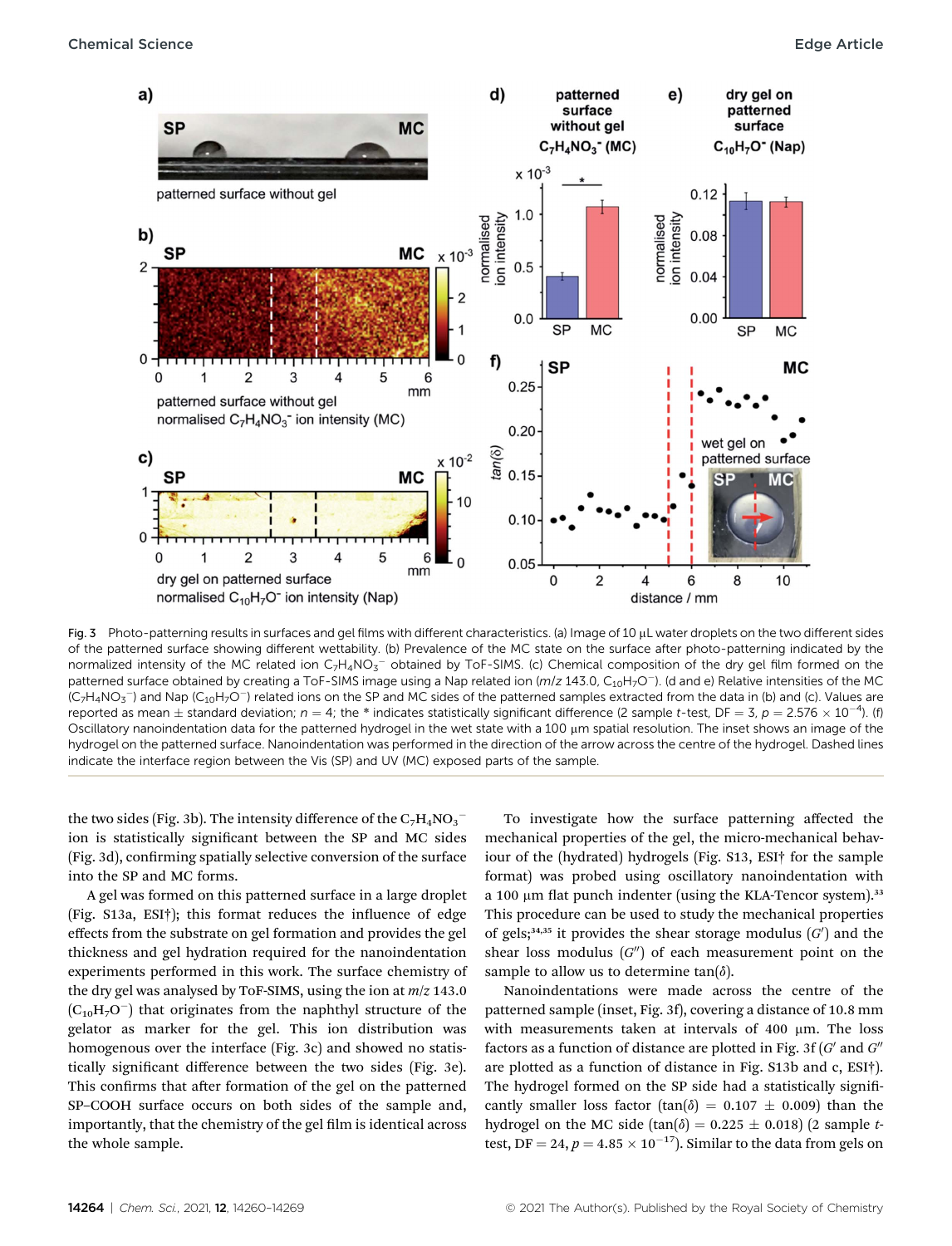uniform surfaces (Fig. 2), this difference is due to the viscous component  $(G'')$  of the gel (Fig. S13c, ESI†).

The same experiment was performed on non-patterned surfaces, conditioned towards either the SP or MC form (Fig. S14, ESI†). When comparing these full datasets obtained from the individual SP (tan( $\delta$ ) = 0.173  $\pm$  0.040) and MC (tan( $\delta$ ) =  $0.252 \pm 0.020$ ) surfaces, a significant difference in the tan( $\delta$ ) values is observed (2 sample *t*-test, DF = 30,  $p = 7.14 \times 10^{-8}$ ). The absolute value observed on the SP surface on patterned and non-patterned samples is not identical. This is ascribed to variations in sample properties inherent to gel formation as well as the possible influence of gel film thickness on the absolute value of the nanoindentation measurement. Nonetheless, the observed differences measured between the SP and MC surfaces are statistically significant.

To remove the possible influence of sample preparation parameters from the assessment of differences between patterned and non-patterned (control) surfaces, we separated the measurements from the individual SP and MC surfaces into two groups (left and right sides) for statistical comparison. No statistically significant difference was found between the two sides on either sample (2 sample *t*-test,  $p = 0.097$  and 0.121 for SP and MC, respectively). These control measurements indicate that the relative differences observed on the patterned sample represents a real surface-controlled difference in mechanical properties of the gel film.

#### Surface chemistry influences the tertiary structure of the supramolecular hydrogel

To investigate the origin of the differential mechanical properties of the hydrogels on the two different surface chemistries, we employed time-resolved grazing incidence X-ray diffraction (GID) and grazing incidence small-angle X-ray scattering (GISAXS) to elucidate the fibre structures and morphology in the hydrogel. Using both GID and GISAXS provided us with access to data for a wide length scale (1 to 125  $\AA$ ) that enabled us to capture the primary (gelator–gelator distances), secondary (single fibre length scales) and tertiary (structure of the bulk system) structures of the hydrogels.

Time-resolved GID data (Fig. 4a and b) provides information on the primary fibre structure. The peak and shoulder at 2.00  $A^{-1}$  and 2.86  $A^{-1}$  are water signals and are useful indicators for the presence of water in the sample. Gels on both the SP and MC surfaces are hydrated initially. The time required for the hydrogels to dry completely varies (103 min and 76 min on the SP and MC surfaces, respectively). This implies that the hydrogel formed on the SP surface has a higher ability to retain water between the fibres, likely due to a more lateral associated fibre network.

The GID patterns of the sample collected towards the end of the drying process display a much reduced water peak and are therefore more convenient for the identification of other peaks (Fig. 4c). Two peaks at 0.55  $A^{-1}$  (11.4 A) and 1.34  $A^{-1}$  (4.7 A) are present in the data for both surfaces, indicating that the primary structure of the gels is the same on both surfaces. The peak at 0.55  $\AA^{-1}$  corresponds to the distance between the

centres of the naphthalene pairs along the fibre; it is slightly larger than the value collected previously from a dry gel.<sup>30</sup> The 0.55  $\AA^{-1}$  peak is present as early as the first few patterns collected (Fig. 4a and b), indicating that the self-assembly process starts at a very early stage. The peak at 1.34  $A^{-1}$  is obscured by the water peaks and only appears when the gel is dry. This *d*-spacing corresponds well to the value<sup>30</sup> ascribed to the hydrogen-bonded  $\beta$ -strand spacing.<sup>36</sup> On 2D-GID images obtained on the SP surface (Fig. S15, ESI<sup>†</sup>), these two reflections are predominantly found in the direction of  $q_{parallel}$ , indicating an in-plane ordering along the fibre axis on this surface.

Drying can promote fibre aggregation as the gelator molecules are predominantly uncharged when self-assembled.<sup>31</sup> For the hydrogels formed on the SP surface, the reflection peaks at low Q are broader than those on the MC surface, indicating the presence of less well-defined structures on the SP surface. On the MC surface, hydrogels develop sharper reflection peaks at low  $Q$  during the drying process (Fig. 4c and S15, ESI $\dagger$ ). The first three peaks at 0.09 Å $^{-1}$ , 0.18 Å $^{-1}$  and 0.27 Å $^{-1}$  with a  $Q$  ratio of 1 : 2 : 3 correspond to an ordered lamellar structure with a dspacing of 69.8 Å. These three reflections in 2D-GID images (Fig. S15, ESI†) are aligned on the  $q_{perpendicular}$  axis, indicating an out-of-plane ordering of the bundles of dry fibres along the surface. This confirms that the drying process drives the alignment of the fibre bundles and aggregation into more ordered structures. However, there is no clear explanation for the observed lamellar phase of the aggregated fibres. These GID analyses suggest that the hydrogels formed on the SP surface have increased lateral association of fibres, which are then harder to align under the strain induced by the drying. This structure analysis corresponds well to the delayed drying time observed for SP surfaces and matches the observations made by AFM in Fig. 2, which indicate that on the MC surface the fibres are more aligned after drying.

To investigate the tertiary structure of the gels formed on the SP and MC surfaces, time-resolved GISAXS data were acquired (Fig. 4d and e). The large dip at 0.07  $\AA^{-1}$  is due to the gaps in the 2D detector. GISAXS patterns of hydrogels formed on the SP surface (Fig. 4d and f) showed three distinct peaks at 0.053  $\rm \AA^{-1},$ 0.061  $\rm \AA^{-1}$  and 0.075  $\rm \AA^{-1}$ . These three peaks were assigned to the (111), (200) and (211) reflections of a  $Pn\overline{3}m$  phase with a unit cell of 205 A. The peaks move to high Q values on drying, indicating a shrinkage of the unit cell by 1.8 nm due to water loss.

Compared to the gel on the SP surface, the absence of any obvious peaks from the gel on the MC surface indicates a lack of ordering of the fibres in the gel in both the wet and dry states (Fig. 4e). To give a qualitative indication of the size of the structures present in the gel on the MC surface, the initial pattern of the SAXS data was fitted with a Kratky-Porod flexible cylinder model with a polydisperse cross section and a uniform scattering length (see Fig. S15, S16 and Table S1, ESI,† for details).<sup>37-39</sup> The fitting results indicate that the radius of the fibre is 77.9  $\pm$  0.3 Å with a polydispersity of 0.802  $\pm$  0.004 and a Kuhn length of 165.0  $\pm$  15.3 Å. While this analysis is not truly quantitative, it does give a fitted fibre diameter that is similar to the reported value obtained from small-angle neutron scattering (SANS) data fitting.<sup>40</sup> This procedure could not be carried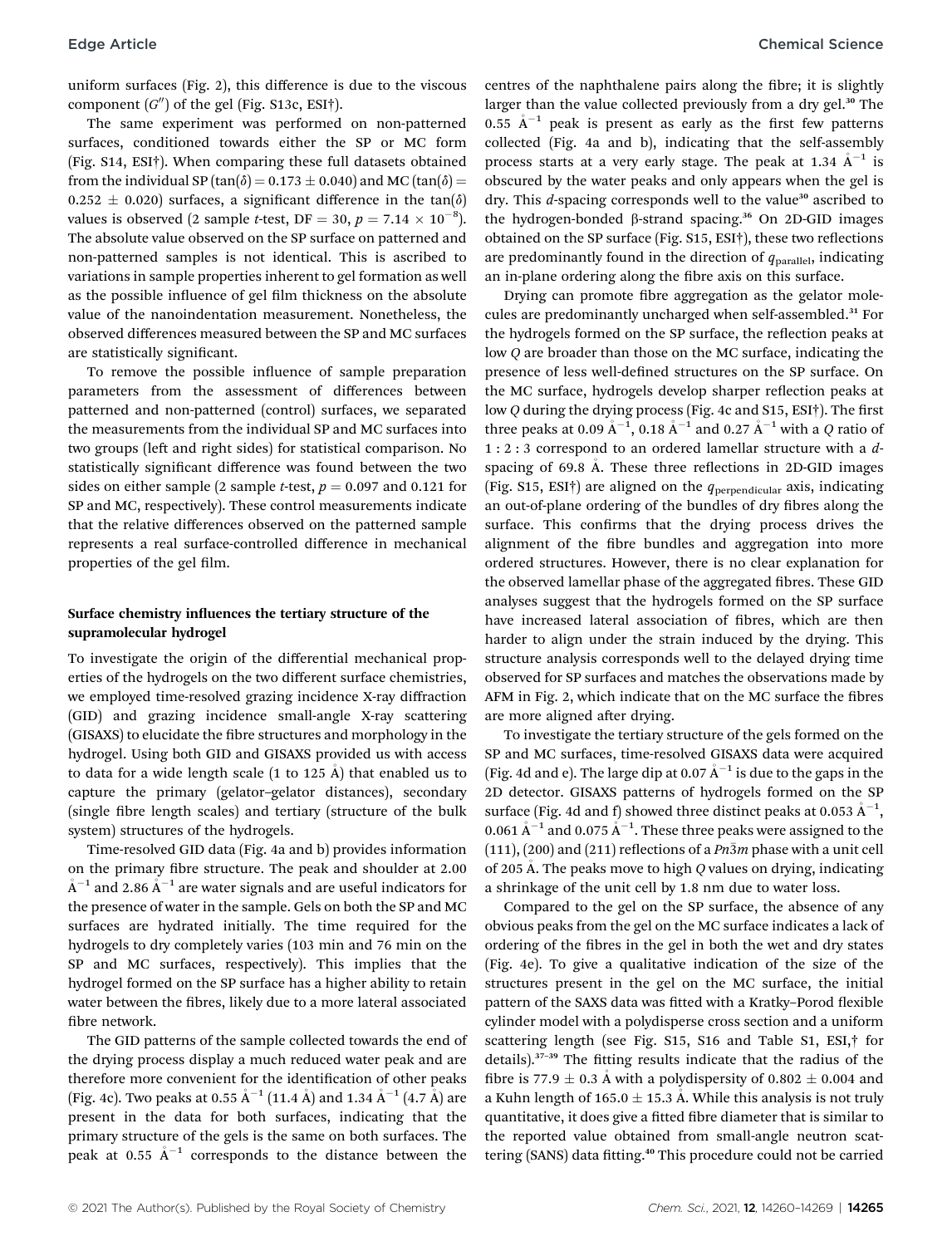

Fig. 4 Gel fibres adopt structures with different packing orders on different surfaces. (Top) time-resolved GID patterns of hydrogels formed on (a) the SP surface and (b) the MC surface. (c) The final GID patterns of the hydrogel before it fully dries out on the SP surface (103 min) and the MC surface (76 min). (Bottom) time-resolved GISAXS patterns of the hydrogels formed on (d) the SP surface and (e) the MC surface. (f) The first GISAXS patterns (at 2 min) of the hydrogel on the SP surface and the MC surface. Reflection assignments are indicated in the graph. In (d)–(f), data between  $Q = 0.064 \text{ Å}^{-1}$  and 0.071  $\text{Å}^{-1}$  was omitted as it represents a gap in the detector.

out for the gel on the SP surface as the model only applies to systems that do not include a structure factor. The presence of peaks in the first patterns on the SP surface indicates that the gel includes significant structural interactions.

The appearance of lamellar structures obtained from the time-resolved GID data during the drying process indicates a more lateral associated gel network on the SP surface as compared to the MC surface. The GID data show the same primary structure on both SP and MC surfaces, while GISAXS data confirm a very ordered tertiary gel network structure formed on the SP surface and an amorphous tertiary gel network on the MC surface. The  $Pn\overline{3}m$  packing order has been observed in lipid-like<sup>41</sup> and polymer based<sup>42</sup> self-assembled structures, but  $Pn\overline{3}m$  ordered tertiary gel packing has not been reported previously for self-assembling peptide amphiphiles. Hence, our data suggest that the difference in the mechanical properties of the gels is not driven by the primary selfassembled structure of the fibre itself, but by variations in fibre secondary or tertiary structure that are influenced by the self-assembly processes initiated on the surface.

The properties of the gels formed from this class of gelator are determined by the kinetics of the pH change.<sup>30</sup> However, various surface properties such as polarity, charge, topography and molecular structures can influence self-assembly.<sup>43</sup> The SP and MC surfaces used here display a range of signicant differences in their properties. On the SP surface, the spiropyran is rigid and non-planar. However, upon irradiation with UV light, the conformation changes to a more flexible structure with two planar ring systems on the MC surface. This structural change is accompanied by differences in polarity, charge and acidity. We hypothesize that these differences directly translate into how the growing fibres of 2-NapAV can interact with and template from the surface. While highly ordered and more laterally associated, the individual fibres of the hydrogel formed on the SP surface appear shorter than on the MC surface. Despite being more disordered, the longer fibres of hydrogels on the MC surface presumably lead to a higher persistence length compared to fibres on the SP surface, resulting in a higher viscous component  $(G'')$  of gels on the MC surface. The association between increasing viscosity and increasing rigidity due to polymer chain stiffness is known in the literature.<sup>44</sup> In addition to fibre persistence length, the difference in water retention in hydrogels on the SP and MC surfaces may lead to differences in gel fibre concentrations due to water sequestration that could contribute to the observed increase in the viscous component of the MC surface. The mechanical properties of another class of gelators, an amphiphilic nucleobase derivative,<sup>45</sup> have also been shown to be affected by surface properties,<sup>20</sup> suggesting that chemical patterning of surfaces could find broader application to control mechanical gel properties.

### **Conclusions**

Controlling the supramolecular self-assembly across multiple length scales to prepare hydrogels with spatially localised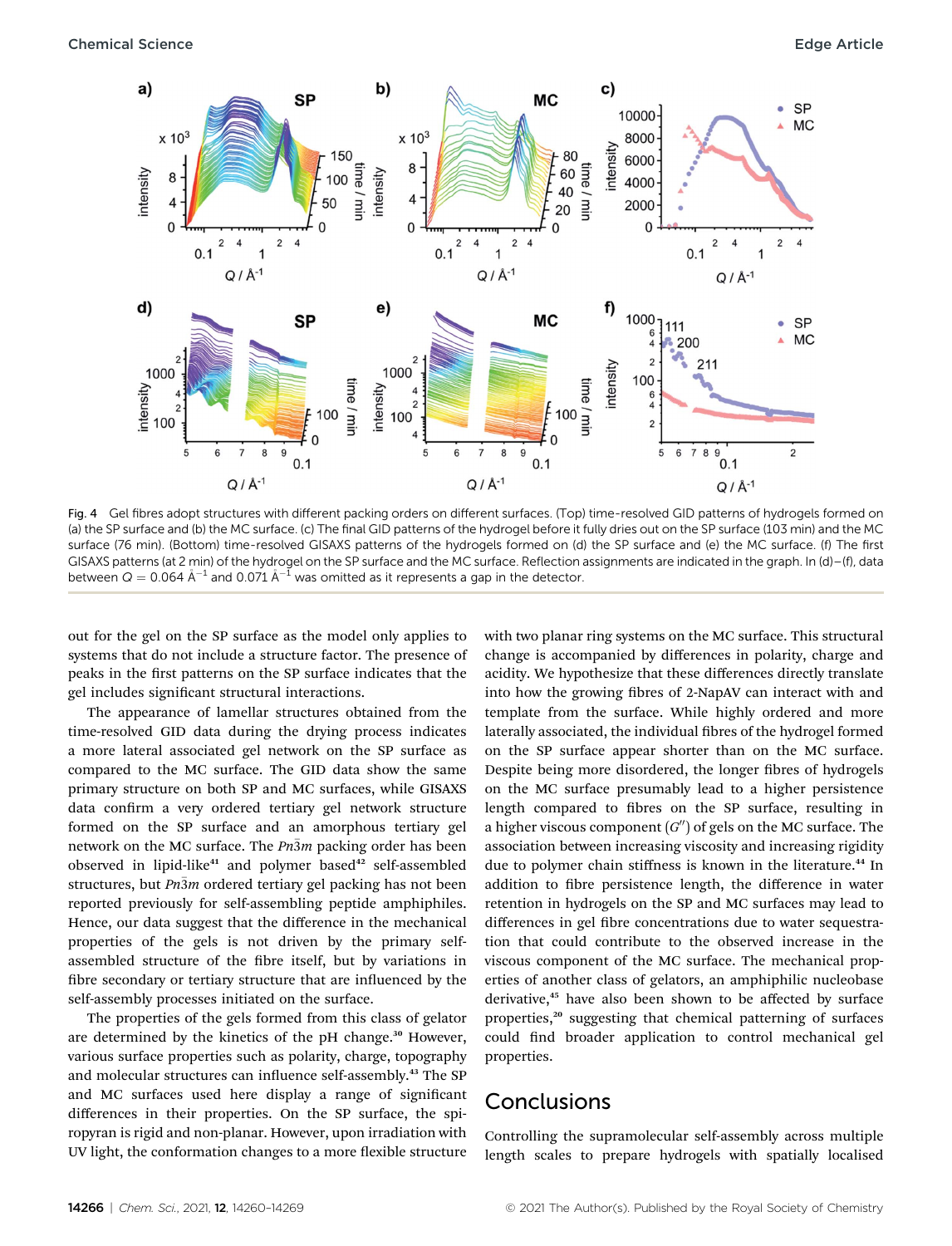properties is challenging. Normally, this is achieved by using spatially-resolved multicomponent hydrogels, where spatial differences in physical properties are accomplished by changes in the chemical composition of the material. Chemical modi fication of the material to alter physical properties is not always ideal as it increases material complexity and reduces the ability to adopt material properties independent of each other.

We have shown that different surface chemistries can be used to direct the self-assembly of gelator molecules in a manner that leads to differences in the bulk gel physical properties. This method can be used to form a hydrogel with spatially-resolved structure and viscous properties but uniform chemical composition. This represents a significant step forward from the current state of the art as it allows modulation of viscous properties of supramolecular gels without altering the chemical composition of the gel. The observed differences in the secondary and tertiary structures could be related to several processes such as differences in the gelator nucleation, self-assembly process and kinetics caused by differences in the physicochemical properties such as molecular structure, charge and acidity of SP and its isomer MC. The precise underlying mechanism remains uncertain and would have to be the subject of future investigations.

This methodology opens a possibility of preparing hydrogels with uniform chemistry throughout, but spatially controlled variation in self-assembled structure and viscous properties. The ability to control the surface chemistry by photo-patterning provides a convenient route to adapt the method to more complex patterns or applications. This approach should allow gels to be prepared where differences in viscous properties do not require a difference in the absolute chemistry, which should be of great utility for applications in cell growth for example. While the differences in  $G''$  observed for the present 2-NapAV system are relatively small in the hydrated state (tens to hundreds Pa), they are statistically significant and in the same order of magnitude as some critical biological dissipative viscoelastic processes.<sup>1</sup> These differences are therefore of potential interest to biological applications. Nonetheless, it will be interesting to explore ways to increase the range of differences in viscoelastic properties that are accessible in future.

### Experimental

Detailed procedures for the sample preparation and material analysis, including synthetic procedures, WCA, AFM, ToF-SIMS, nanoindentation, GID and GISAXS are available in the ESI.†

#### Surface patterning

A patterned surface where one half displayed the closed SP form and the other the open MC form of the spiropyran derivative was obtained by selectively irradiating half of the modified surface with white light (300–600 nm, 3 W) and the other half with UV light (365 nm, 8 W, 0.458 mW  $cm^{-2}$  at sample position) simultaneously for 12 hours to ensure maximum conversion into the respective form. The surfaces were used immediately after irradiation.

#### Hydrogel preparation

The gelator, 2-NapAV, was synthesised as described previously.<sup>30</sup> To prepare the hydrogel, 2-NapAV (2.5 mg) was suspended in deionized water (0.5 mL). An equimolar quantity of NaOH  $(0.1 M)$  was added and the mixture was gently stirred for two hours until a clear solution was formed. The pH of this solution was 10.7. Then, glucono- $\delta$ -lactone (GdL, 2.32 mg) was added and the solution swirled. 350  $\mu$ L of the solution was applied to a modified surface and left overnight in a sealed Petri-dish to ensure complete gelation. The remainder of the solution was kept in the sample tube as control to ensure that gelation had occurred. The final pH of this gel was 4.2.

#### Nanoindentation (homogenous gels)

Nanoindentation experiments to probe the Young's modulus  $E$ of wet gels on homogenous surface (Fig. 2 and S10, ESI†) were performed using a nanoindentation device (Chiaro, Optics 11) mounted on top of an inverted phase contrast microscope (Evos XL Core, Thermo Fisher). Measurements were performed at room temperature on hydrated gels.

Static measurements were performed by acquiring a set of single force-displacement  $(F-z)$  curves for each sample, at a constant speed of 2  $\mu$ m s<sup>-1</sup> over a vertical range of 10  $\mu$ m, changing the position on the sample at every indentation by laterally displacing the tip  $\sim$ 250 µm.

For dynamic nanoindentation experiments on homogeneous gels (Fig. 2 and S10, ESI†), for each sample, a set of curves was acquired by performing two matrix scans in different regions of the gel. Each matrix scan consisted of 25 indentations, with a lateral step in  $x$  and  $y$  of 50  $\mu$ m. Indentations consisted of stress relaxation experiments in dynamic mode, where a step indentation of 2000 µm with superimposed sinusoidal oscillations of amplitude 5 nm at 1, 2, 4 and 10 Hz was used as the input signal. The relaxing force was recorded over the time of the indentation, which was set to approximately 20 s (see Fig. S10, ESI†).

This method directly measures compression elastic moduli  $E'$  and  $E''$  but to simplify the comparison with oscillatory nanoindentation and other rheological measurements in the literature, we treated the material as a linear incompressible solid and converted the values to  $G'$  and  $G''$ .

The cantilever selected for all the experiments (static and dynamic) had an elastic constant k of 0.34 N  $m^{-1}$  and held a spherical tip of radius  $(R)$  22  $\mu$ m in radius. Full methodological details are given in the ESI.†

#### Oscillatory nanoindentation (patterned gels)

Oscillatory nanoindentation was performed to determine the complex shear modulus of gel films on patterned surfaces (Fig. 3, S13 and S14, ESI†) using a KLA-Tencor Nanoindenter G200 with an ultra-low load DCM-II Head (Milpitas, California). Measurements were conducted with a 100  $\mu$ m flat punch indenter (Synton-MDP Ltd., Nidau, Switzerland) at room temperature (25 °C) at 110 Hz with a pre-compression of 5 µm. Full methodological details including the underlying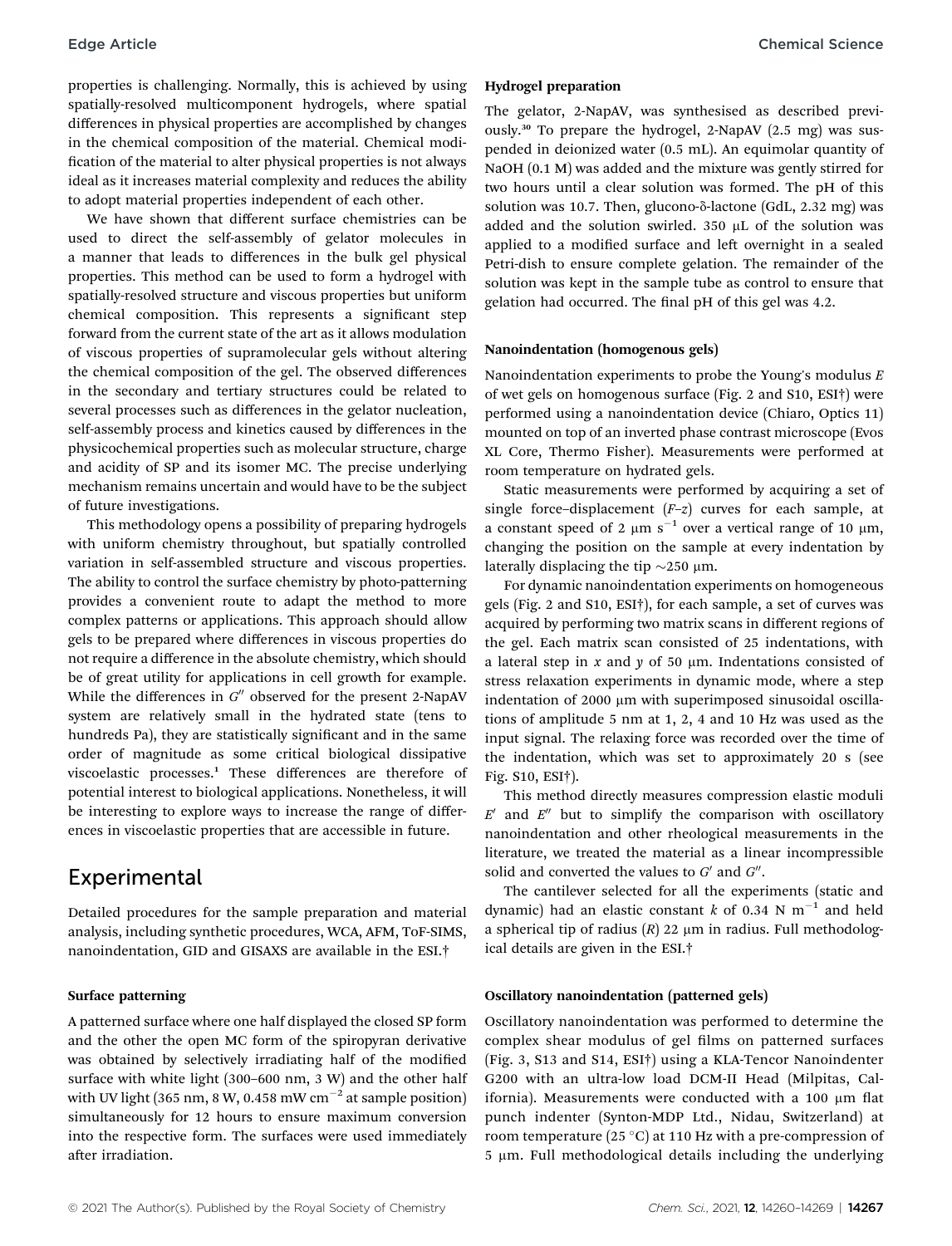theory for this method have been reported elsewhere.<sup>33</sup> 350  $\mu$ L of the solution of 2-NapAV and GdL were placed on the surface to form gel films with a thickness of approximately 3 mm. 30 indentations at 400  $\upmu \textrm{m}$  intervals were made across the centre of the sample, covering a distance of about 10.8 mm.  $G',\,G''$ and the loss factor  $tan(\delta)$  (*i.e.*, the ratio of  $G''/G'$ ) were calculated for each indentation. After each indentation, the tip was cleaned by indenting a piece of double-sided Scotch tape mounted on an adjacent sample puck before returning to the gel sample.

#### Grazing incidence X-ray diffraction (GID) and grazing incidence small-angle X-ray scattering (GISAXS)

The sample was prepared using the method described above on a SP-COOH modified silicon wafer surface. GID and GISAXS experiments were performed on the I07 beamline, Diamond Light Source, Didcot, UK using a Pilatus 2M detector.<sup>46</sup> Timeresolved GID experiments were started immediately after spreading of the solution on the surface occurred (without sample realignment) using X-rays with an energy of 18 keV and a wavelength of 0.6888 Å to achieve a Q-range of 0.05–5.8 Å $^{-1}$ . The sample-detector distance was 30 cm. For the time-resolved GISAXS experiment, patterns with a Q-range of 0.027–0.6  $\AA^{-1}$ were obtained using an X-ray energy of 14.5 keV and a wavelength of 0.8551 A. The sample-detector distance was 3 m. In both cases, the incident angle was  $0.08^\circ$ , just below the critical angle for the substrate and ensuring surface sensitivity. The data was analysed using IGOR PRO v6.37 and the SANS analysis package v4.20 (Package 7.0).

### Data availability

Additional data is available in the ESI† and raw data is available from the University of Nottingham data repository at the persistent identifier DOI: 10.17639/nott.7151.

### Author contributions

B. Y., M. Z., D. J. A. and M. M. conceptualised the project. B. Y., M. L., M. M., D. J. A., M. Z. (all parts), R. A. and G. C. (nanoindentation), E. R., S. R. (spiropyran synthesis), M. G. F. A. and T. A., J. R. (X-ray scattering), developed methodologies. B. Y., M. L. (all parts), R. A. (nanoindentation), L. J. (ToF-SIMS), T. A. and J. R. (X-ray scattering) contributed to the investigation. Resources (spiropyran derivatives, gelator) were provided by E. R., S. R. and D. J. A. Formal data analysis was carried out by B. Y., M. L., R. A., L. J., E. R., S. R., C. J., G. C. and M. Z. B. Y., M. L., T. A., J. R. G. C. and M. Z. were responsible for data curation. M. Z., D. J. A., M. M. and M. V. supervised the project and M. Z. was responsible for project administration. Visualisation and writing of the original draft was performed by B.Y., M. L., G.C. and M. Z. All other authors contributed to reviewing and editing the draft. Funding acquisition was done by M. Z., M. M., D. J. A. (Leverhulme Trust) and B. Y., M. G. F. A. and M. Z. (Diamond beamtime).

### Conflicts of interest

There are no conflicts to declare.

### Acknowledgements

This work was supported by the Leverhulme Trust [grant number RPG-2016-199] via a Research Project Grant; the Engineering and Physical Sciences Research Council [grant numbers L/021978/2 and EP/L01646X/1] via a Fellowship for D. J. A. and via the CDT in Advanced Therapeutics and Nanomedicine for E. R. and M. G. F. A.; the Royal Academy of Engineering/ Leverhulme Trust [grant number LTSRF1617/13/76] via a Senior Research Fellowship for R. A. and the Diamond Light Source [project SI16246] via beamtime access for GID and GISAXS measurements. We are grateful to Daniel McDowall for providing reagents to help with gel preparation for the nanoindentation experiments.

### Notes and references

- 1 O. Chaudhuri, J. Cooper-White, P. A. Janmey, D. J. Mooney and V. B. Shenoy, Nature, 2020, 584, 535–546.
- 2 M. Cantini, H. Donnelly, M. J. Dalby and M. Salmeron-Sanchez, Adv. Healthcare Mater., 2020, 9, 1901259.
- 3 E. E. Charrier, K. Pogoda, R. G. Wells and P. A. Janmey, Nat. Commun., 2018, 9, 449.
- 4 Z. Gong, S. E. Szczesny, S. R. Caliari, E. E. Charrier, O. Chaudhuri, X. Cao, Y. Lin, R. L. Mauck, P. A. Janmey, J. A. Burdick and V. B. Shenoy, Proc. Natl. Acad. Sci. U. S. A., 2018, 115, E2686.
- 5 M. S. Hahn, J. S. Miller and J. L. West, Adv. Mater., 2006, 18, 2679–2684.
- 6 Y. Luo and M. S. Shoichet, Nat. Mater., 2004, 3, 249–253.
- 7 J. Leijten, J. Seo, K. Yu, G. Trujillo-de Santiago, A. Tamayol, G. U. Ruiz-Esparza, S. R. Shin, R. Sharifi, I. Noshadi, M. M. Alvarez, Y. S. Zhang and A. Khademhosseini, Mater. Sci. Eng., R, 2017, 119, 1–35.
- 8 Y. H. Hu, J. O. You and J. Aizenberg, ACS Appl. Mater. Interfaces, 2016, 8, 21939–21945.
- 9 C. A. DeForest, B. D. Polizzotti and K. S. Anseth, Nat. Mater., 2009, 8, 659–664.
- 10 S. Khetan, J. S. Katz and J. A. Burdick, Soft Matter, 2009, 5, 1601–1606.
- 11 R. J. Wade, E. J. Bassin, W. M. Gramlich and J. A. Burdick, Adv. Mater., 2015, 27, 1356–1362.
- 12 J. H. Wosnick and M. S. Shoichet, Chem. Mater., 2008, 20, 55– 60.
- 13 D. J. Cornwell, O. J. Daubney and D. K. Smith, J. Am. Chem. Soc., 2015, 137, 15486–15492.
- 14 E. R. Draper, E. G. B. Eden, T. O. McDonald and D. J. Adams, Nat. Chem., 2015, 7, 849–853.
- 15 J. Rodon Fores, A. Bigo-Simon, D. Wagner, M. Payrastre, C. Damestoy, L. Blandin, F. Boulmedais, J. Kelber, M. Schmutz, M. Rabineau, M. Criado-Gonzalez, P. Schaaf and L. Jierry, Polymers, 2021, 13, 1793.